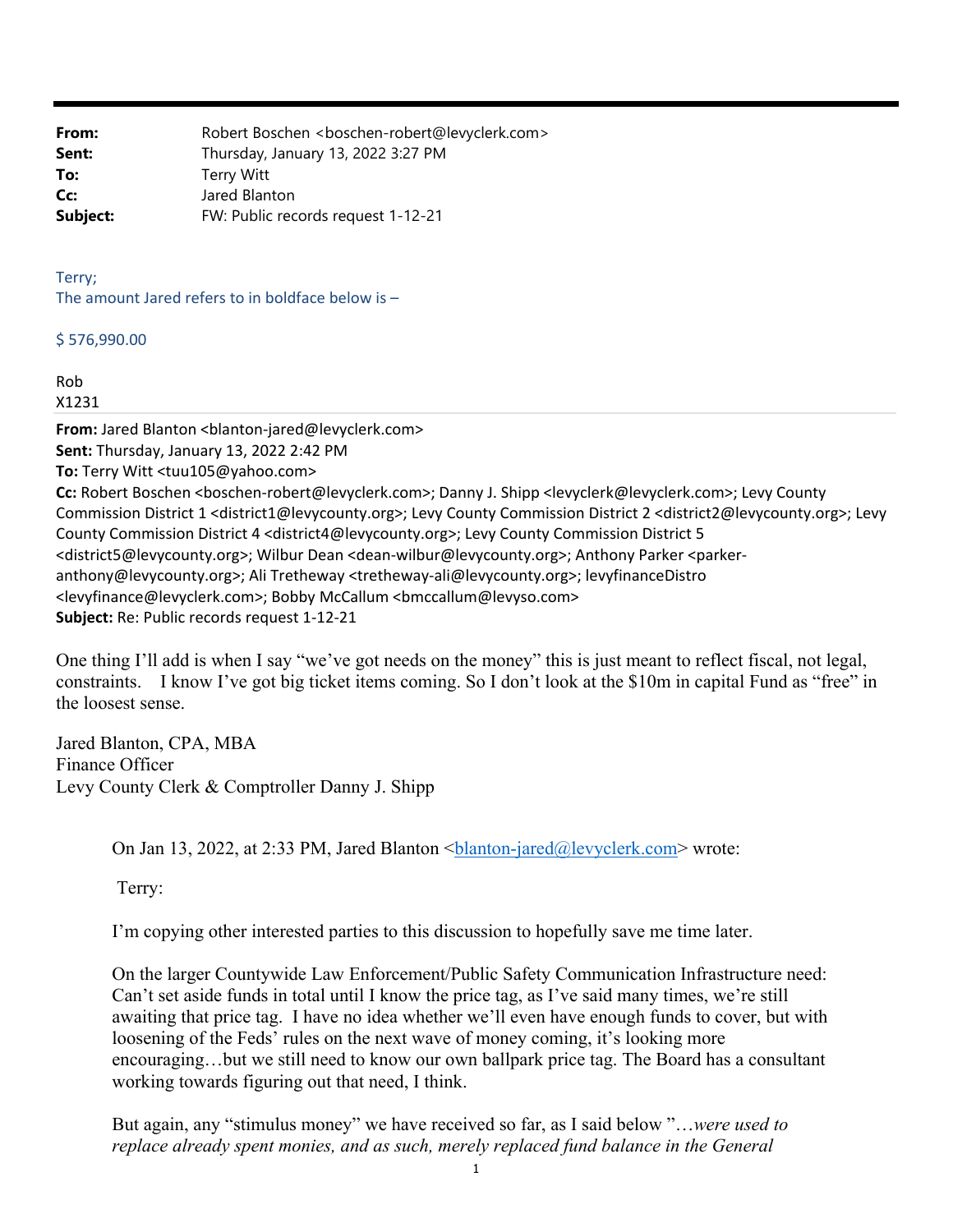## *Fund. We have no Federal requirement to any longer distinctly track those funds - the money was considered spent on Sheriff wages in FY's 2020 and 2021."*

This means: The money went to Reserves in 2020 and 2021: you can forget about seeing those broken out separately again. Imagine your rich aunt secretly gave you \$50k in her will for taking care of her garden while she was alive. You had no idea and were just doing it because it's the right thing to do. She passes away. You get the money. It's in your savings account. You no longer have to earmark that money unless you just want to or have a project. Your work for what she gave you the money for is done. It's a gift for work already done, work you did with no expectation of reimbursement. Likewise, we have no rules requiring us to separate those funds we received back on Sheriff wages so we don't. I could say some of what we put in for LCSO Equipment was from that money or I could say it's from other Reserve sources. I don't have to distinguish whatsoever. Once we know our own project prices we will set aside some for our own planning purposes from the existing Reserves, but not due to Fed rules, because we've met those requirements, it would appear (until we fail an audit, in which case most small governments will be in the same stew). Make sense?

For the 911 Center Building: Some funds we've been saving back from Sheriff Reversion, those amounts were directed to be earmarked by the Board years ago. and are therefore in an expense cost center in Fund 301 **(Rob could get you that number, I'm currently out sick and working a minimal day remotely until I feel stronger)**, but if a whole building is needed, those funds will also likely be short of the actual need by a fair bit. If we are able to renovate existing facilities then it looks better.

Jared Blanton, CPA, MBA Finance Officer Levy County Clerk & Comptroller Danny J. Shipp

> On Jan 13, 2022, at 2:08 PM, Robert Boschen <br/> <br/>boschen-robert@levyclerk.com> wrote:

Terry;

This is a question that should be addressed to our Finance Officer. He would be more up-to-date on any such assignment of funds.

Sincerely,

Rob

-----Original Message----- From: Terry Witt <tuu105@yahoo.com> Sent: Thursday, January 13, 2022 2:02 PM To: Robert Boschen <br/>boschen-robert@levyclerk.com> Subject: Re: Public records request 1-12-21

Thanks. Much appreciated. However, I thought the county had "stimulus money" set aside to pay for the conversion to the more sophsticated 911 call center hardware and software. The cost is supposed to run in the millions, or is that money embedded in the figures you gave me and not broken out or tracked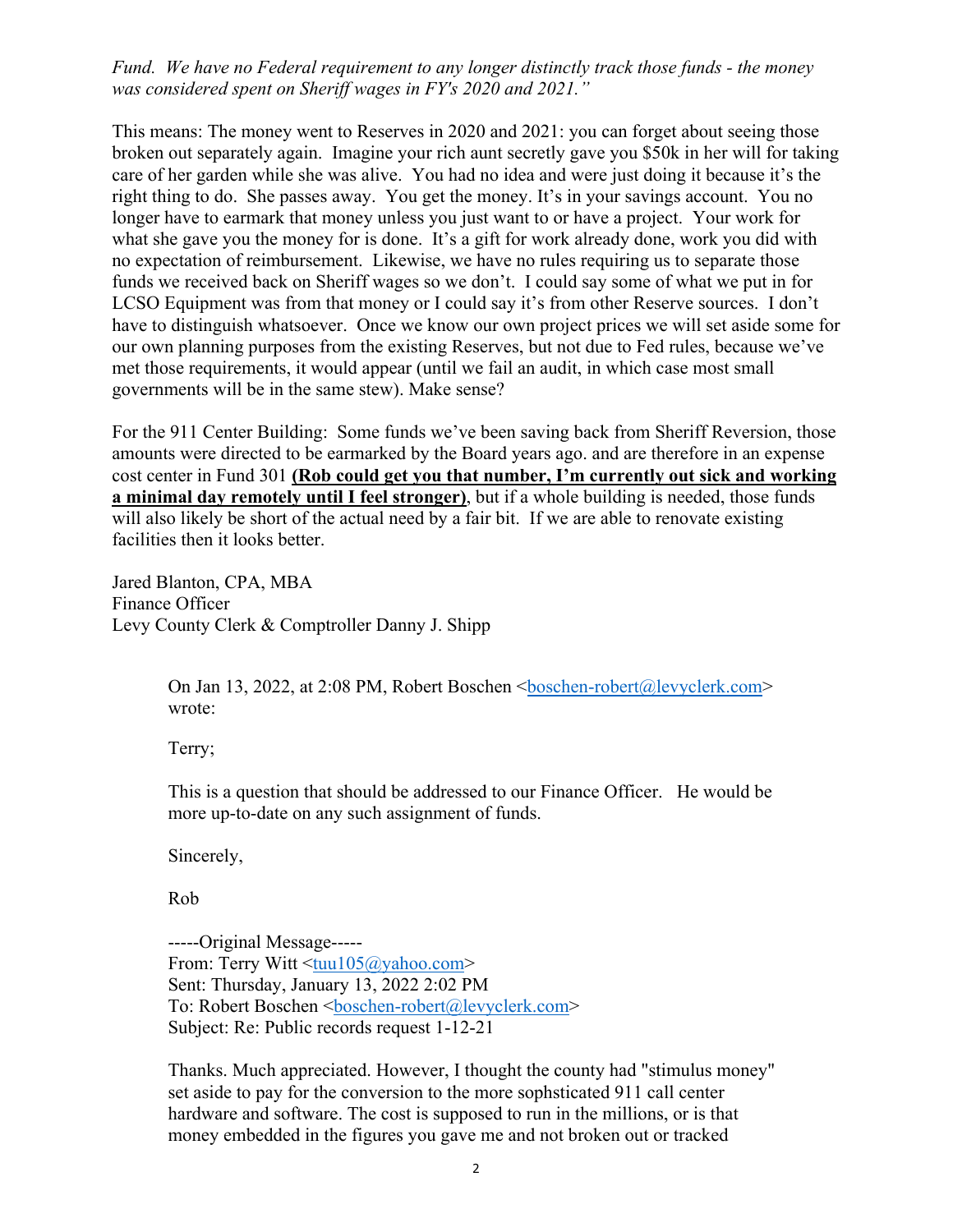On Thursday, January 13, 2022, 12:56:28 PM EST, Robert Boschenrobert@levyclerk.com> wrote:

Mr. Witt;

Attached is your requested information.

I hope you have a good day and rest of the week.

Sincerely,

Rob

Robert G. Boschen, Jr., MBA, CMA Senior Analyst Levy Clerk & Comptroller Danny J. Shipp 355 S. Court Street Bronson, FL 32621 (352) 486-5266 x 1231

-----Original Message----- From: Jared Blanton <br />
<u>blanton-jared@levyclerk.com</u>> Sent: Thursday, January 13, 2022 10:50 AM To: Robert Boschen <br/>boschen-robert@levyclerk.com> Cc: Terry Witt <tuu105@yahoo.com>; Danny J. Shipp <levyclerk@levyclerk.com> Subject: FW: Public records request 1-12-21

Rob - please send Terry a spreadsheet of all of the Budgeted Reserves in Expense budget (Use only). All funds.

Terry - Many of these reserves from various funds Rob will send you are restricted. However, there is no number for "unspent Covid-19 Stimulus funds". Those were used to replace already spent monies, and as such, merely replaced fund balance in the General Fund. We have no Federal requirement to any longer distinctly track those funds - the money was considered spent on Sheriff wages in FY's 2020 and 2021.

Jared Blanton, MBA, CPA